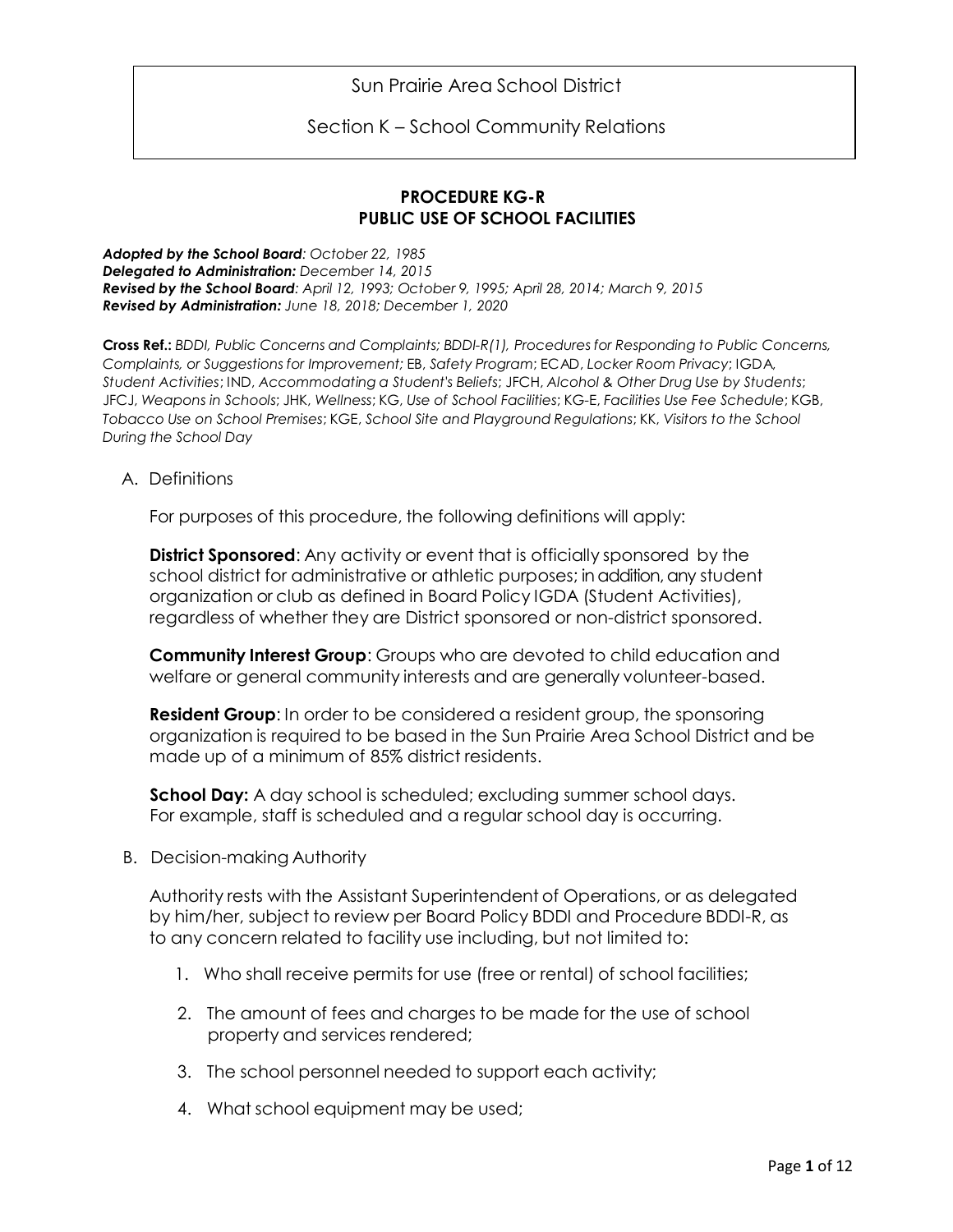- 5. The hours of opening and closing the school buildings and the specific times that school facilities will be available for use and rental;
- 6. The general rules and regulations to be observed while using school district buildings, property and grounds;
- 7. Resolution of conflicts in facilities scheduling;
- 8. The level of preparation or amount of time dedicated to readying a field or facility to provide accommodation as requested by the renter;
- 9. The right to cancel an event based on field conditions;
- 10. The right to conduct reference checks prior to approving a facility use request.
- C. Facilities

The following facilities or spaces are available for use within the Sun Prairie Area School District:

- 1. Outdoor playgrounds elementary schools: All outdoor playground areas are open to the public for use without reservation or cost at any time outside of 30 minutes prior to the school day starting to 30 minutes after the school day ends. Playgrounds will be closed from 10:00 p.m. to 6:00 a.m.
- 2. Except as otherwise noted, the following athletic facilities are open to the public for use without reservation or cost at any time outside of 30 minutes prior to the school day starting to 30 minutes after the school day ends. These facilities may be reserved and charged a fee in accordance with Exhibit KG-E. If a reservation is made, the location will be closed to public use during the reservation period. Facilities will also be closed daily from 10:00 p.m. to 6:00 a.m.

All elementary school athletic fields Patrick Marsh and Prairie View athletic fields Cardinal Heights Upper Middle School track Cardinal Heights Upper Middle School tennis courts High school tennis courts

3. The following facilities will be available for use by reservation only: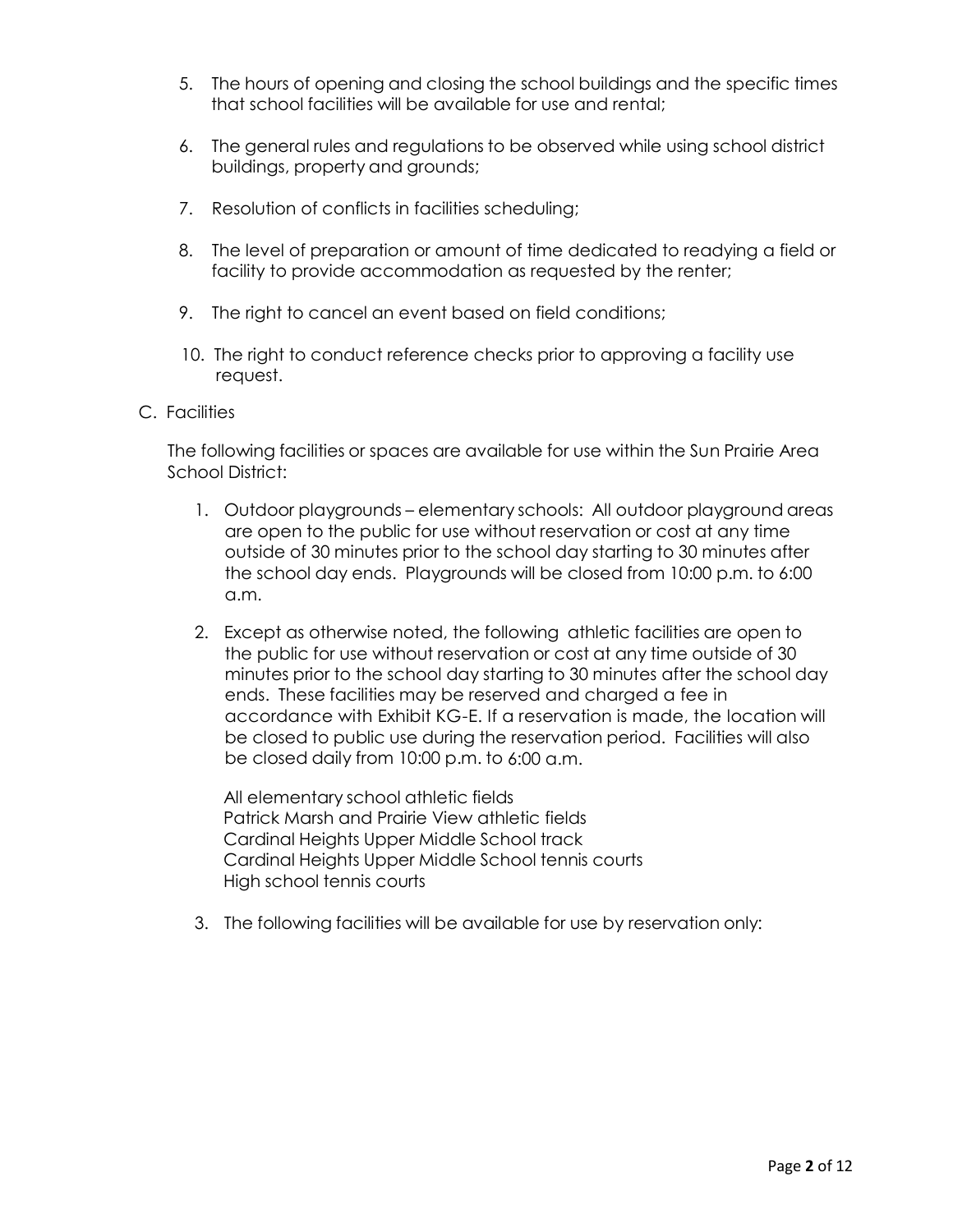### **Class A Facilities:**

| High School                                                                                                                                                  | <b>Cardinal Heights</b>                                                                         | <b>Elementary/Middle</b><br><b>Schools</b>                                                                                        |
|--------------------------------------------------------------------------------------------------------------------------------------------------------------|-------------------------------------------------------------------------------------------------|-----------------------------------------------------------------------------------------------------------------------------------|
| Indoor<br>Commons<br>Kitchen<br>Library<br>Wrestling Room<br>Outdoor<br>Athletic Track & Fields:<br>Varsity Soccer & Track<br>Varsity Softball<br>Courtyards | Indoor<br>Gymnasium<br>Kitchen<br><b>Outdoor</b> Athletic Fields:<br>Field A (football & track) | Indoor<br>Gymnasiums:<br>Patrick Marsh (large gym)<br>Prairie View (large gym)<br>Meadow View<br><b>Token Springs</b><br>Kitchens |

# **Class B Facilities:**

|                                                                                                                                                           |                                                                                                                    | <b>Elementary/Middle</b>                                                                                                                                                                                                                                                                                                                                                                                               |
|-----------------------------------------------------------------------------------------------------------------------------------------------------------|--------------------------------------------------------------------------------------------------------------------|------------------------------------------------------------------------------------------------------------------------------------------------------------------------------------------------------------------------------------------------------------------------------------------------------------------------------------------------------------------------------------------------------------------------|
| <b>High School</b>                                                                                                                                        | <b>Cardinal Heights</b>                                                                                            | <b>Schools</b>                                                                                                                                                                                                                                                                                                                                                                                                         |
| Indoor<br>Locker Rooms<br>Music Rooms<br>Outdoor<br>Athletic Fields:<br><b>Football Practice</b><br><b>JV Baseball</b><br>JV Soccer<br><b>JV Softball</b> | Indoor<br>Cafeteria<br>Library<br>Locker Rooms<br>Music Rooms<br>Outdoor<br>Athletic Fields:<br>Field B<br>Field C | Indoor<br>Cafetorium:<br>Patrick Marsh<br><b>Prairie View</b><br>Cafeteria/Stage Area:<br><b>CH Bird Creekside</b><br>Horizon<br>Meadow View<br><b>Token Springs</b><br>Gymnasiums:<br>CH Bird<br>Creekside<br>Horizon<br>Patrick Marsh (small gym)<br>Prairie View (small gym)<br>Royal Oaks<br>Locker Rooms:<br>Patrick Marsh<br><b>Prairie View</b><br>Outdoor<br>Athletic Fields:<br>Patrick Marsh<br>Prairie View |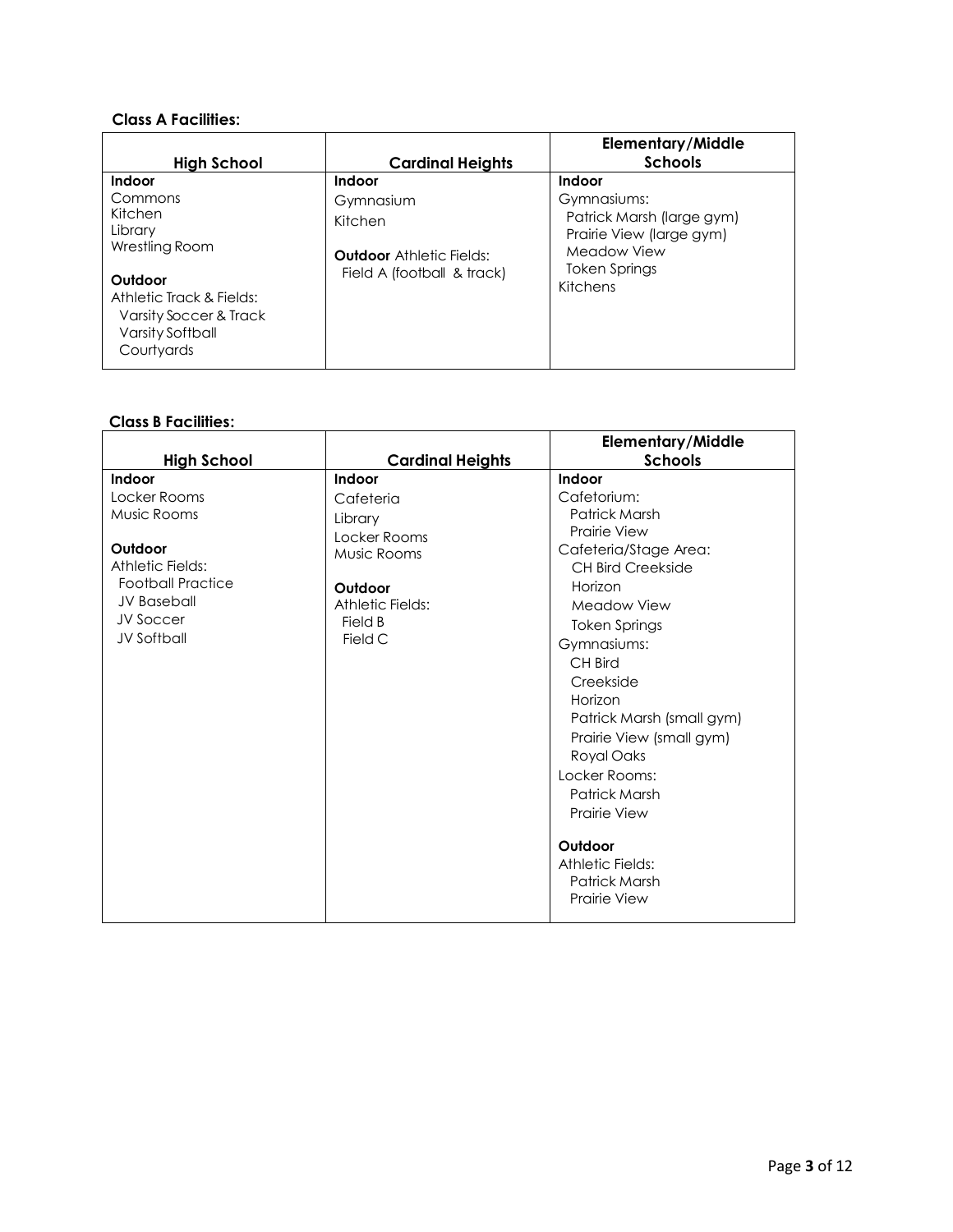# **Class C Facilities:**

|                         |                         | <b>Elementary/Middle</b> |
|-------------------------|-------------------------|--------------------------|
| <b>High School</b>      | <b>Cardinal Heights</b> | <b>Schools</b>           |
| Large Group Instruction | Field D                 | Cafeteria:               |
| (LGI)                   | JV baseball             | Eastside                 |
|                         |                         | Northside                |
|                         |                         | Royal Oaks               |
|                         |                         | Westside Gymnasium:      |
|                         |                         | Eastside                 |
|                         |                         | Northside                |
|                         |                         | Westside Large           |
|                         |                         | Group Instruction (LGI)  |
|                         |                         | Library/Media Center     |
|                         |                         | Music Rooms*             |
|                         |                         | Select Art Rooms*        |
|                         |                         |                          |

#### **Class D Facilities:**

| <b>High School</b>                                                | <b>Cardinal Heights</b>                   | <b>Elementary/Middle</b><br><b>Schools</b>                                                                                                  |
|-------------------------------------------------------------------|-------------------------------------------|---------------------------------------------------------------------------------------------------------------------------------------------|
| <b>Indoor</b><br>Pool Commons Hallway<br>Select School Classrooms | <b>Indoor</b><br>Select School Classrooms | <b>Elementary Athletic Fields</b><br>Select Classrooms<br>Conference Rooms<br><b>Community Kitchens</b><br>(Meadow View & Token<br>Springs) |

# **Specialized Facilities**:

| <b>High School</b>                   | <b>Cardinal Heights</b>  |  |
|--------------------------------------|--------------------------|--|
| Bank of Sun Prairie Stadium          | Cardinal Heights Theater |  |
| at Ashley Field                      | Parking Lots             |  |
| Field House                          | <b>Tennis Courts</b>     |  |
| Performing Arts Center               |                          |  |
| Parking Lots (except<br>student lot) |                          |  |
| Pool                                 |                          |  |
| Summit Field                         |                          |  |
| <b>Tennis Courts</b>                 |                          |  |

\*Needs prior principal approval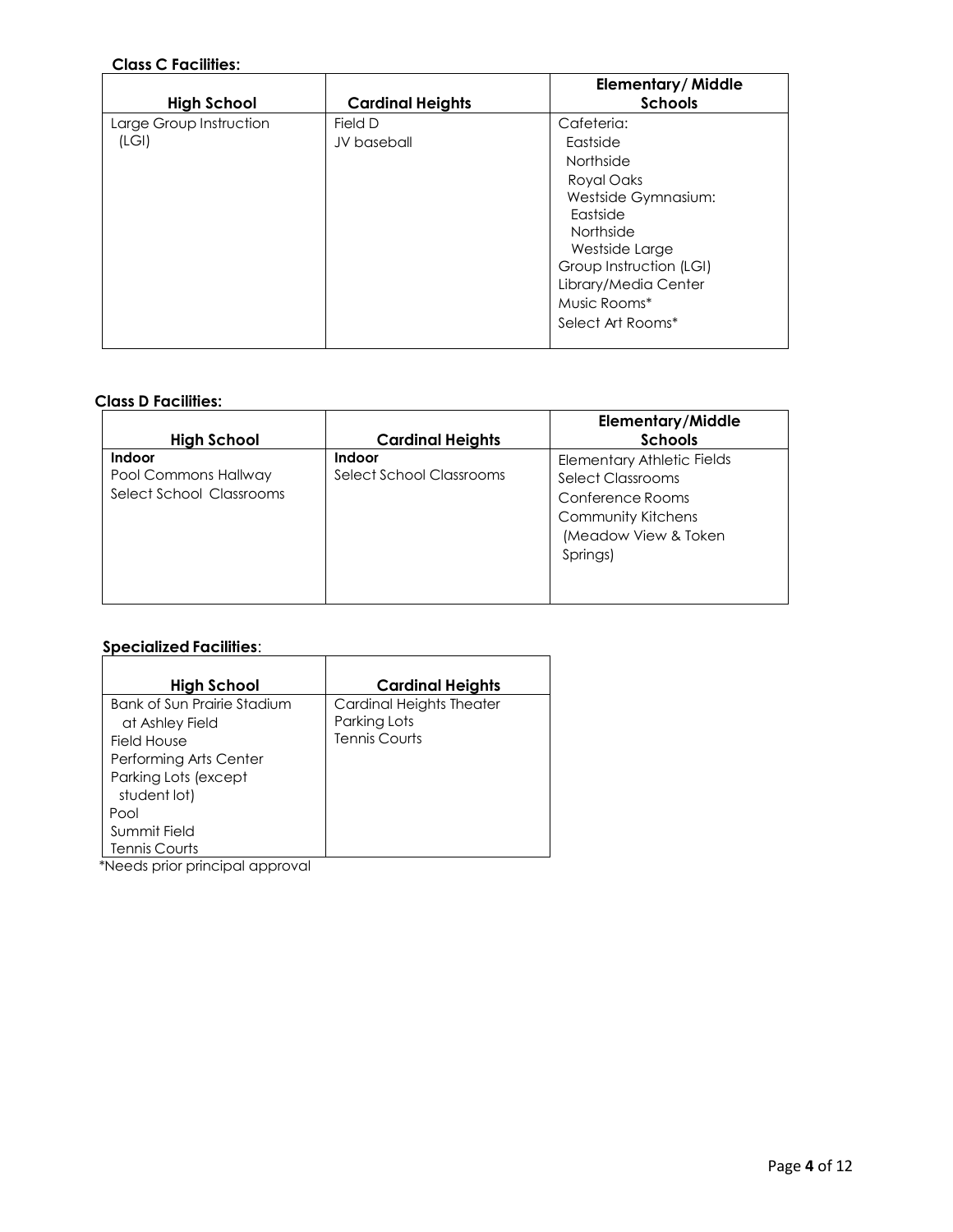- D. User Groups
	- 1. The following classifications will define the types of user groups for Policy and Procedure:
		- a. **Group 1** District Sponsored

Any activity or event that is officially sponsored by the school district for administrative or athletic purposes; In addition, any student organization or club as defined in Board Policy IGDA, (Student Activities), regardless of whether they are district sponsored or non-district sponsored.

### b. **Group 2** – Student Interest Group Resident groups who are devoted to child education and welfare or other student centered athletic or activity interests and are non-profit in nature and generally volunteer-based.

- c. **Group 3** Service Organizations and Community Interest Groups Resident groups or individuals who are devoted to service of others or are general community interest, athletic and/or educationally centered and non-profit in nature.
- d. **Group 4** Non-Resident Interest Groups and Government Agencies Non-resident groups who are devoted to adult or student education, athletic or activity interests, the general welfare and/or service of others and are non-profit in nature. Government agencies include local, county, state, and federal, and other school districts.

### e. **Group 5** – For Profit Groups

For profit groups include those individuals or organizations and companies that have a profit motive; or are groups that do not provide requested financial disclosure information (see D-2).

2. The District reserves the right to request information to establish proper group status. All user groups will be required to register with the District through the online facility use system. Depending on the group classification, certain financial information regarding the group or activity may be required to be disclosed to the District. Non-profit groups/organizations are defined as those having 501(c)(3) or equivalent status from the Internal Revenue Service (IRS). All non-profit user groups must provide a copy of the appropriate documentation to verify nonprofit status.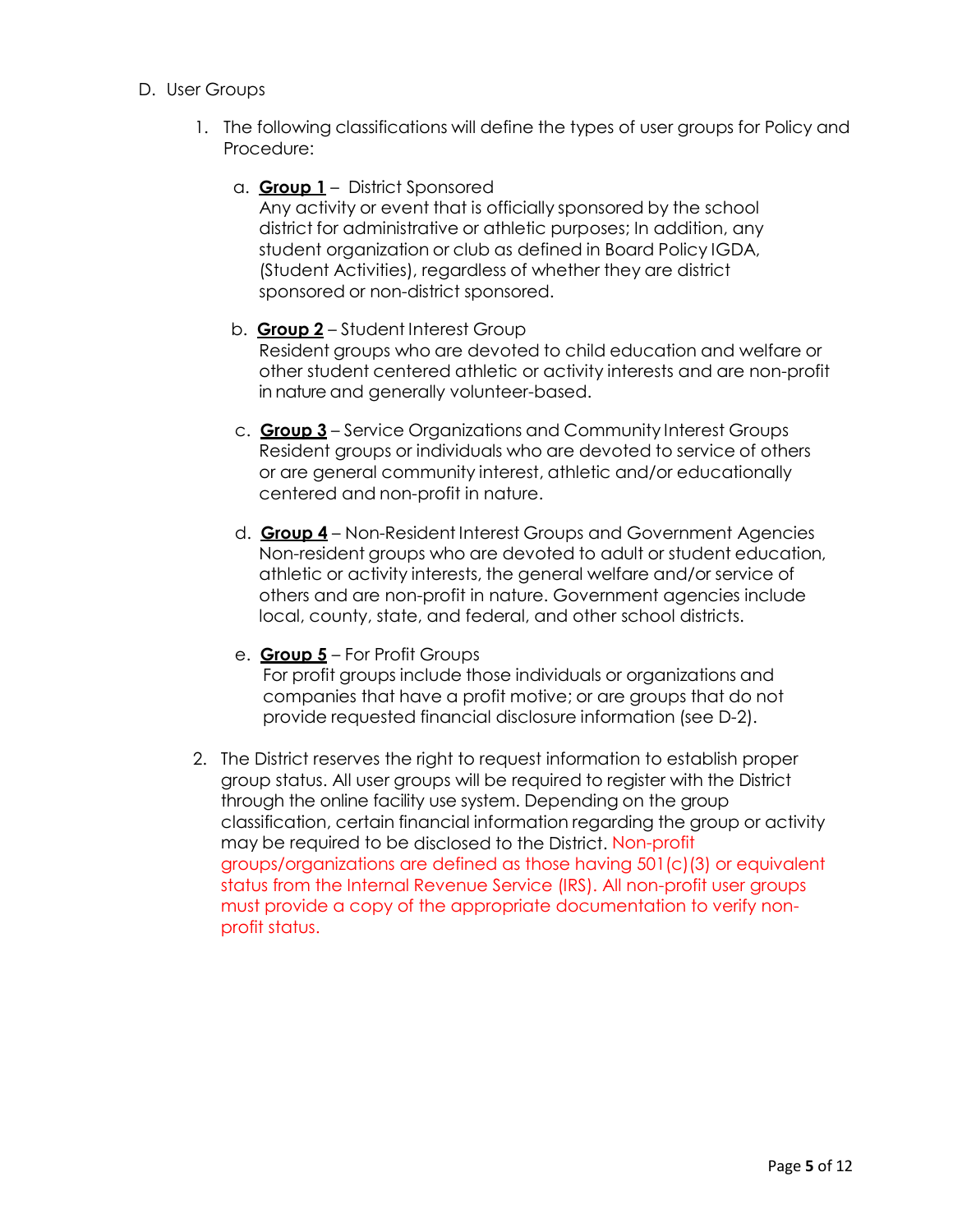If fees are charged for any event sponsored by a Group 2 organization, all finances must flow through the Group 2 organization. If not, the partnering organization must be the fiscal agent and facility renter.

- 3. In the event that any injury to a participant, damage to facility, or other unplanned incident occurs, a Facility [Incident](http://www.sunprairie.k12.wi.us/district/facility_incident_report.cfm) Report must be completed. The report can be found on the District website.
- 4. Insurance certificates are required and will be updated on an annual basis.
- E. Scheduling

Scheduling the use of a facility will require a reservation request to be submitted through the online reservation system.

- 1. The facility use calendar is the official schedule of all school district reservations. All facility use will be accurately reflected in this calendar. Failure to register an event on the calendar may bar the user from future use of space.
- 2. Priority in scheduling facilities will be given based on user group type or relationship with the school district during the open scheduling period. At the close of the open scheduling period, all reservations will be reviewed, prioritized, and approved or denied. An email confirmation of the request will be sent to users no more than 10 business days after the open scheduling period has ended.

| <b>Schedule for Requests</b>                      |                  |                              |                      |  |
|---------------------------------------------------|------------------|------------------------------|----------------------|--|
| <b>Date Group Wants</b><br><b>To Use Facility</b> | Sept. – Dec.     | Jan. - Last Day<br>of School | <b>Summer Months</b> |  |
| Users Submit<br>Requests                          | March 1 - June 1 | July 1 - Oct 1               | Nov 1 - Feb 1        |  |
| <b>District Approves</b><br>Requests              | June 1 - 15      | Oct 1 - 15                   | $Feb1 - 15$          |  |

Open Scheduling Periods for Groups 2-5:

Note: Special functions that require scheduling of a facility further in advance of the dates above (athletic tournaments, meets, performances, camps, etc.), will be allowed through the use of a Memorandum of Understanding (MOU) with the District. Once approved by administration, the event will be placed on the calendar.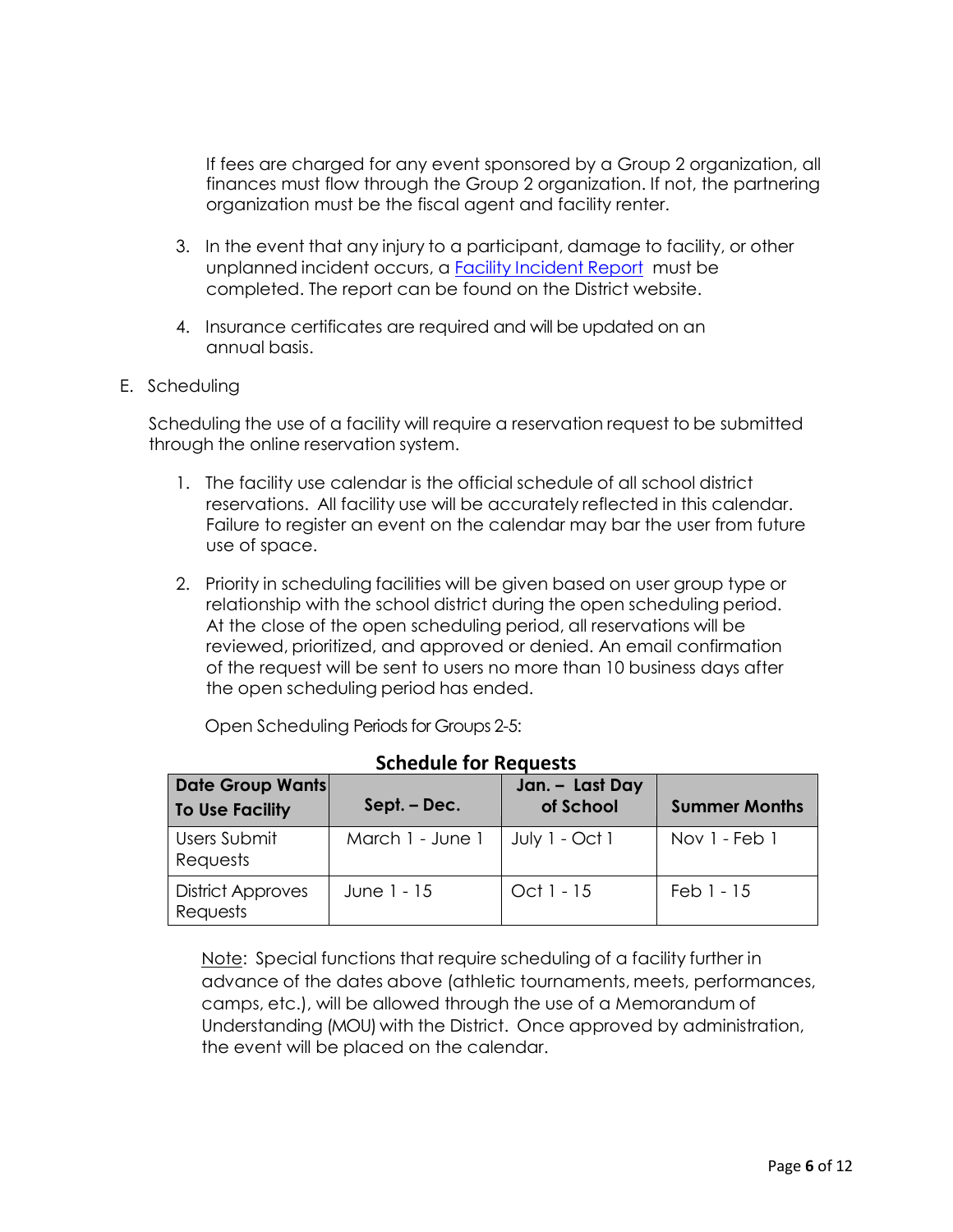When a reservation request is not able to be honored due to a conflict, the District will work with the requester to accommodate the request at an alternate facility or location, or at a different date or time.

- 3. Prioritization of reservations will be given to users during the open scheduling period in the following manner:
	- a. Group 1
	- b. Groups who have an MOU with the District that specifically state a usage schedule, i.e., City of Sun Prairie
	- c. Group 2
	- d. Group 3
	- e. Group 4
	- f. Group 5

After the close of the open scheduling period, reservation requests will be handled strictly on a first come, first serve basis for all groups with no priority given.

- 4. Any group interested in reserving the Bank of Sun Prairie Stadium at Ashley Field, High School Performing Arts Center, Cardinal Heights Theater, or the High School Pool should discuss their intended use and schedule with the manager of that facility prior to submitting a reservation request.
- 5. Within the above prioritization, Specialized Facilities (as outlined in C-3) will give priority to specific uses for which the facility was designed, (i.e., performance or theatrical events will be given priority for use of Performing Art Center facilities; certain athletic events such as tournaments will be given priority for use of High School Field House). This use-specific prioritization applies to Groups 1-3 without difference given between these groups, (i.e., a Group 3 theatrical performance will be given priority for the Performing Art Center over a non-performance based school function).
- 6. Group 1 users will take precedence for use of all facilities. Every attempt will be made to reschedule Groups 2-5's reservations to an alternate facility or an alternate time. Advanced notice will be given to the original reservation holder via phone, email and/or text message.

Groups 2-5 who make reservations must understand that [due to inclement weather or other school closings, maintenance, other District needs and/or other acts of God], Group 1 users (primarily, but not limited to, athletic teams) may be forced to reschedule practices, competitions, or other events to an alternate date or facility.

7. All week day reservation requests not made during the open scheduling period outlined in E-2 should be made at least one week prior to the event to properly schedule staff. No new requests will be accepted inside two business days of the desired time.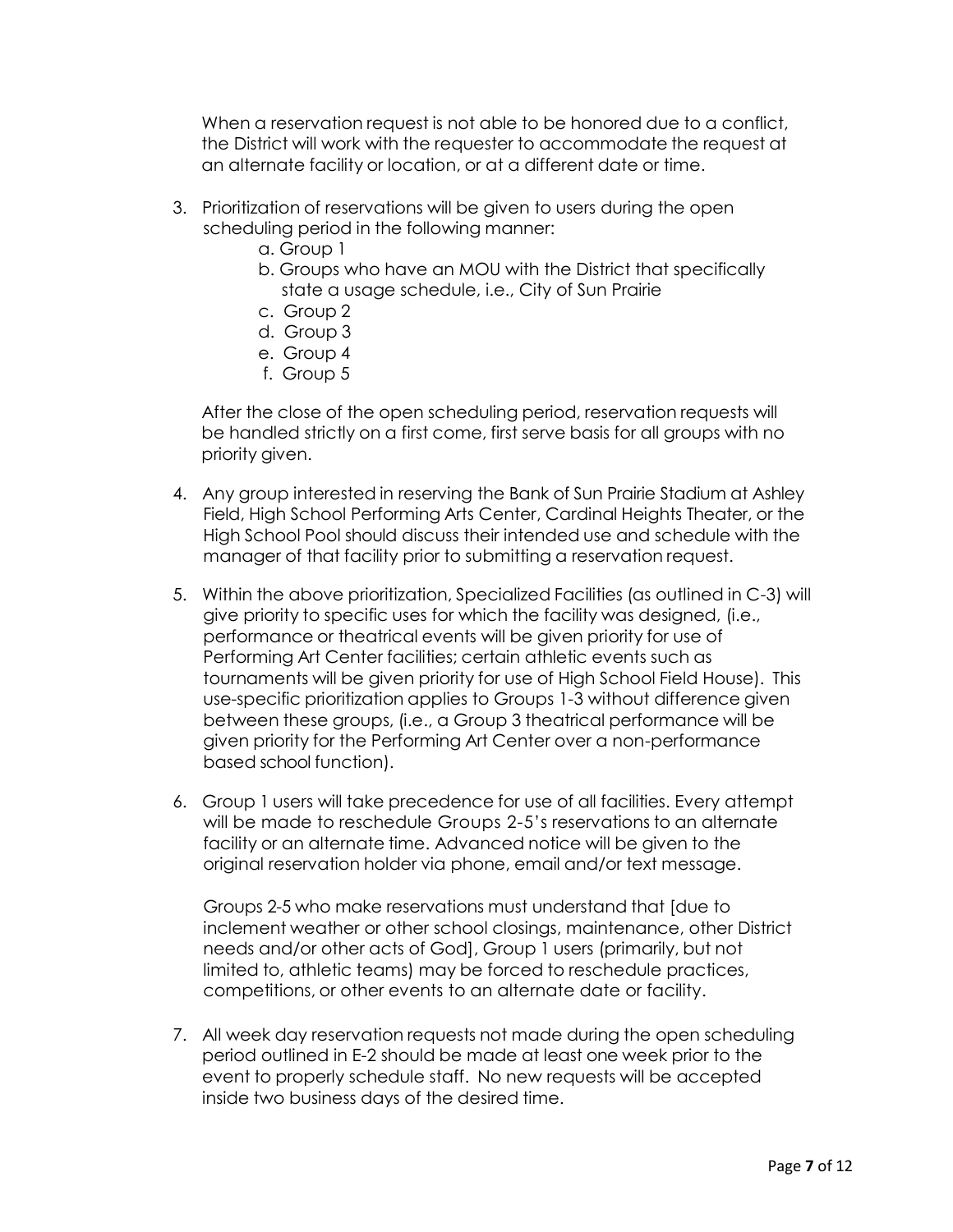Requests for new reservations or changes to existing reservations for events held on Saturdays or Sundays must be made at least two weeks in advance. Any changes or cancellations made to weekend events less than two weeks prior to the event may be charged the entire original reservation fee and may be assessed additional fees (outlined in Section F). Rescheduling of an event due to an unexpected school closing (such as inclement weather) will not be subject to these limitations.

## F. Cancellations

- 1. For purposes of scheduling support staff, the District requests cancellation notification two weeks in advance of the original reservation. Any cancellation received less than two business days prior to the event may incur a service fee.
- 2. Any no shows will incur a service fee in addition to any direct costs related to the event.
- 3. Excessive cancellations or no shows by a group may result in the cancellation of all remaining reservations in addition to the cancellation fees outlined above.
- 4. When school is cancelled due to weather or other school closings, all evening activities will also be cancelled. Any weather-related or emergency closing causing cancellations will not incur fees.
- 5. The District reserves the right to cancel all activities due to weather advisories with little to no notice.

### G. Facility Use Fees

- 1. Facility use fees shall be charged to those individuals or groups/ organizationsin accordance with Policy KG, the procedures outlined in this document and Exhibit KG-E: Facility Use Fee Schedule.
- 2. Users are required to clean up and return all furniture/equipment to its original location or configuration. Events that require extensive set-up or clean up beyond normal custodial duties, or extensive furniture or equipment movement, etc., by district personnel will be charged extra according to the rates outlined in Exhibit KG-E. Events that exceed the reservation time will be charged accordingly, and/or the renter may be asked to leave.
- 3. The District will require additional staffing for large events and tournaments (or if the past events required extra staffing), which will incur additional charges per Exhibit KG-E.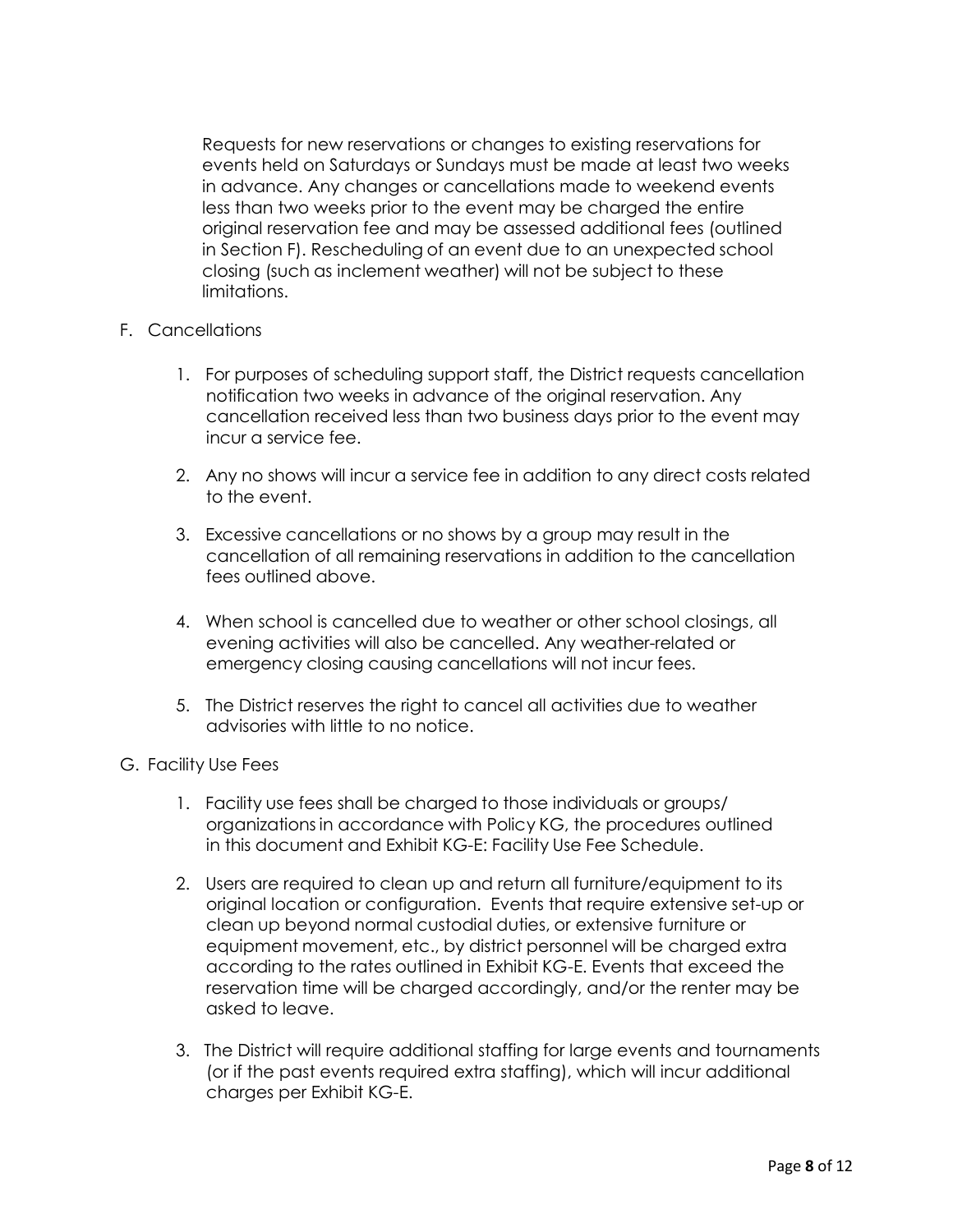- 4. The District may require a deposit for large events.
- 5. Events held on weekends will incur a custodial fee.
- 6. The use of district technology is not permitted without prior authorization. Please contact the technology department two weeks in advance if your event requires technology equipment. A technology support staff member may be required to be onsite when using district computers, district projectors, etc. A \$40/hour fee will apply (2 hour minimum). Guest wireless access is provided free of charge.
- 7. Sunflower seeds are prohibited on all athletic fields. Any violators will be charged a fine.
- 8. All fees are payable within 30 days of the invoice date. Checks should be made out to Sun Prairie Area School District and mailed to or dropped off at the Sun Prairie Area School District Office, Attn: Accountant, 501 S. Bird St., Sun Prairie, WI 53590.

Payments not received within 30 days of the invoice date will be considered past due.

- 9. Failure to pay facility use fees after 60 days of the invoice date will be assessed a late fee and will result in automatic denial of any current or future reservations or requests until the delinquent balance is fully paid.
- 10. After 120 days past due, invoices may be referred to a collection agency or legal representatives for collection and the user will be denied any future use of district facilities.
- 11. All payments collected pursuant to Policy KG and Procedure KG-R will be used for the maintenance and upgrade of facilities in a manner beneficial to public use of the facilities.
- 12. "In kind" payments of goods or services in lieu of cash payment will not be accepted.
- 13. If a payment is received that is more than the amount of an invoice, the difference will be added as a credit on the account and applied toward future invoices.
- 14. No rental fees shall be charged for professional development classes which are initiated by the District, benefit district employees, and are consistent with the district strategic plan.
- 15. No rental fees shall be charged to universities or for college classes which are initiated by the District, benefit district students, and are consistent with the district strategic plan.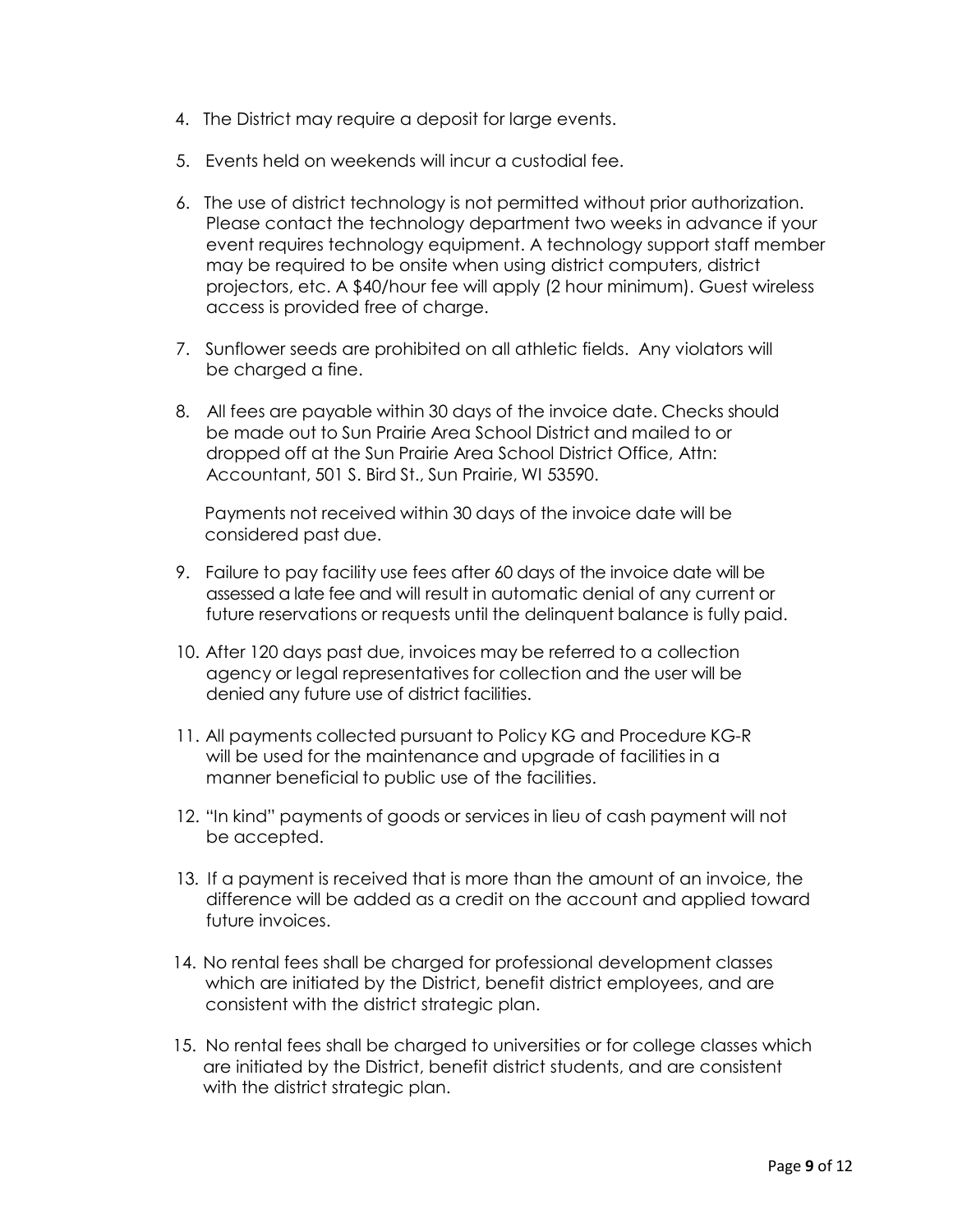- H. General Regulations
	- 1. A district custodian will be on duty and available while facilities are in use by Groups 2-5. The district custodian will be responsible for opening the facility and areas to be utilized (including deactivating alarm system), periodically checking each facility, facilitating the resolution of any problems, and closing the facility (including activating the alarm system).

Contact information for the custodian will be provided upon request to the facility user.

- 2. Facility agreement holders are expected to provide proper supervision of all attendees/participants during the entire duration of the reservation; i.e., not wandering hallways or destroying school property.
- 3. The District prohibits the use of facilities for youth groups after 9:00 p.m. on any evening before school.
- 4. The Performing Arts Center Manager and the High School Pool Manager, or assigned personnel, will be on duty for all events in those specific facilities.
- 5. The Director of Facilities & Grounds or designee must give prior approval to any group for installation of any decorations. Tape, wax or glue shall not be used on any drywall, block construction, walls or wood floors. All decorations must be removed before the group leaves the building. Latex balloons are not allowed in any facility.
- 6. Storage of non-district items may be authorized with written permission by the Director of Facilities and Grounds on a case-bycase basis.
- 7. Use of alcohol, illegal substances, or tobacco products, as well as the possession of weapons, is strictly prohibited in district facilities or on district premises.
- 8. School representatives and local safety officials have the right to inspect any facility at any time and require compliance with the rules that are necessary for the safety of such facilities and the occupants.
- 9. Dangerous activities such as fireworks, the use of combustible or flammable materials, overcrowding, amusement rides, trampolines, and the presence of dangerous animals are not allowed under any circumstance.
- 10. Gambling is not allowed on district grounds. Raffles are allowable per approval of the appropriate district administrator or designee, but must have secured an appropriate raffle license.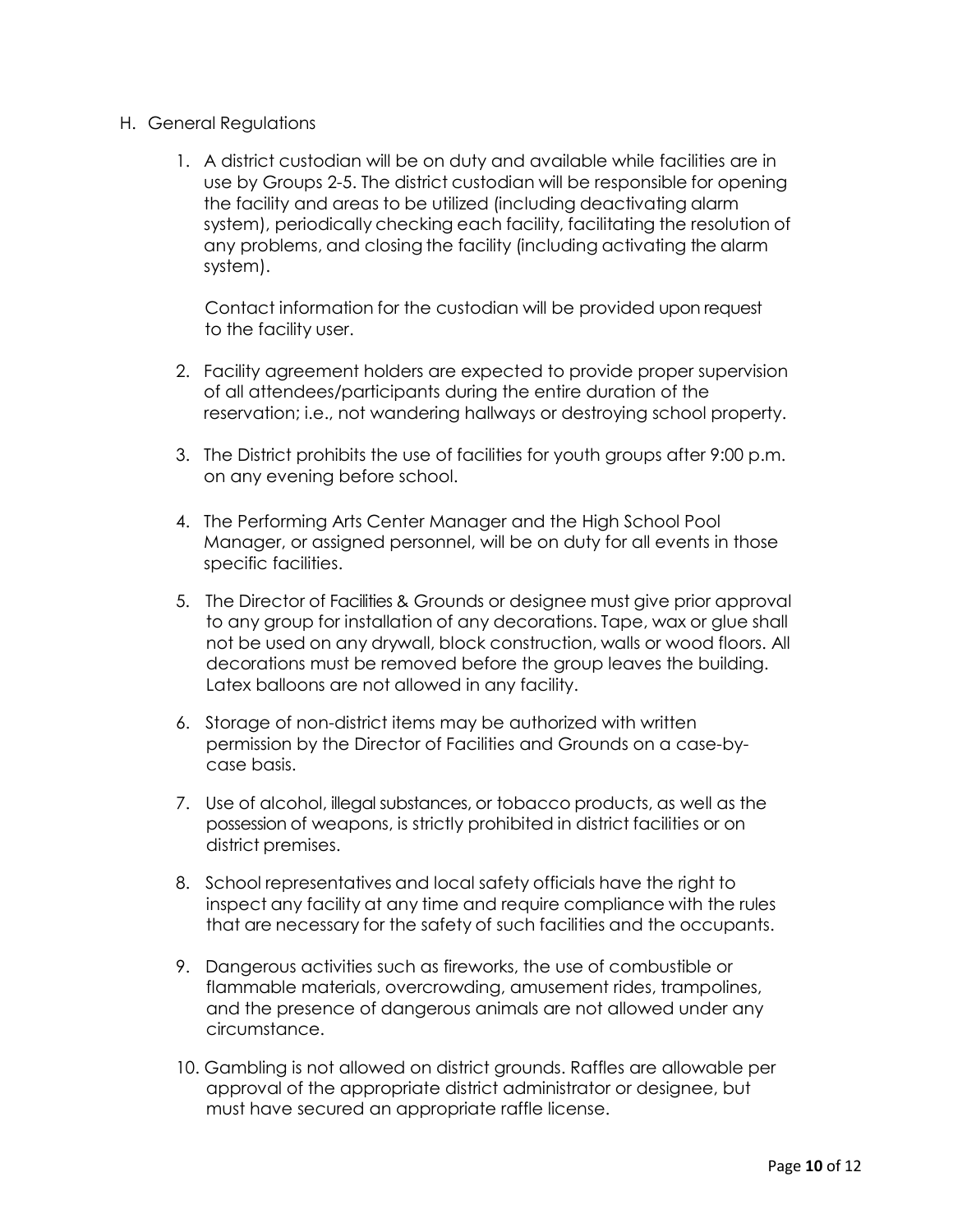- 11. The District will provide safe facilities that are maintained to the District's specification. Elementary fields will be maintained at a length of 3" to 3 1/2", athletic fields will be maintained at a length suitable for the districtsponsored activities that occur on that field. The District will only paint and provide equipment for district-sponsored activities. No renter may modify the grass height or paint a field without the written consent of the Director of Facilities and Grounds or his/her designee.
- 12. Failure to comply with district policies and procedures, local, state, and federal laws, fire codes, and safety regulations may result in termination of the facility use agreement and denial of future facility use requests as well as obligation to pay any fees as a result.
- 12. The facility agreement holder is liable for damage to school property over and above normal wear. Failure to reimburse the District for damage will result in denial of future use of school facilities.
- 13. The facility agreement holder and its supervisors shall be primarily liable and shall hold the Sun Prairie Area School District harmless for any damages done to persons or school property. All non-school user groups must provide a certificate of liability insurance with minimum coverage of \$2 million aggregate and \$1 million single occurrence and naming the Sun Prairie Area School District as additional insured.
- 14. No lock-ins/overnights are permitted for non-district related activities.
- 15. When regular funeral facilities in the community do not have space to accommodate a service with expected attendance of more than 1,000, the Sun Prairie High School Performing Arts Center/Field House may be reserved with prior authorization from the Assistant Superintendent of Operations.
- I. Use of the School Kitchen
	- 1. Strict requirements for school kitchen use are necessary toensure the facility is left in an orderly manner and ready for regular use by the food service staff.
	- 2. State regulations require the district to maintain food service facilities in conformance with all sanitation and health standards as stated in the State Board of Health Chapter of the Wisconsin Administrative Code (HSS 196 - Restaurants). These standards must be met at all times, including the use of food service facilities for functions other than school meal preparation.